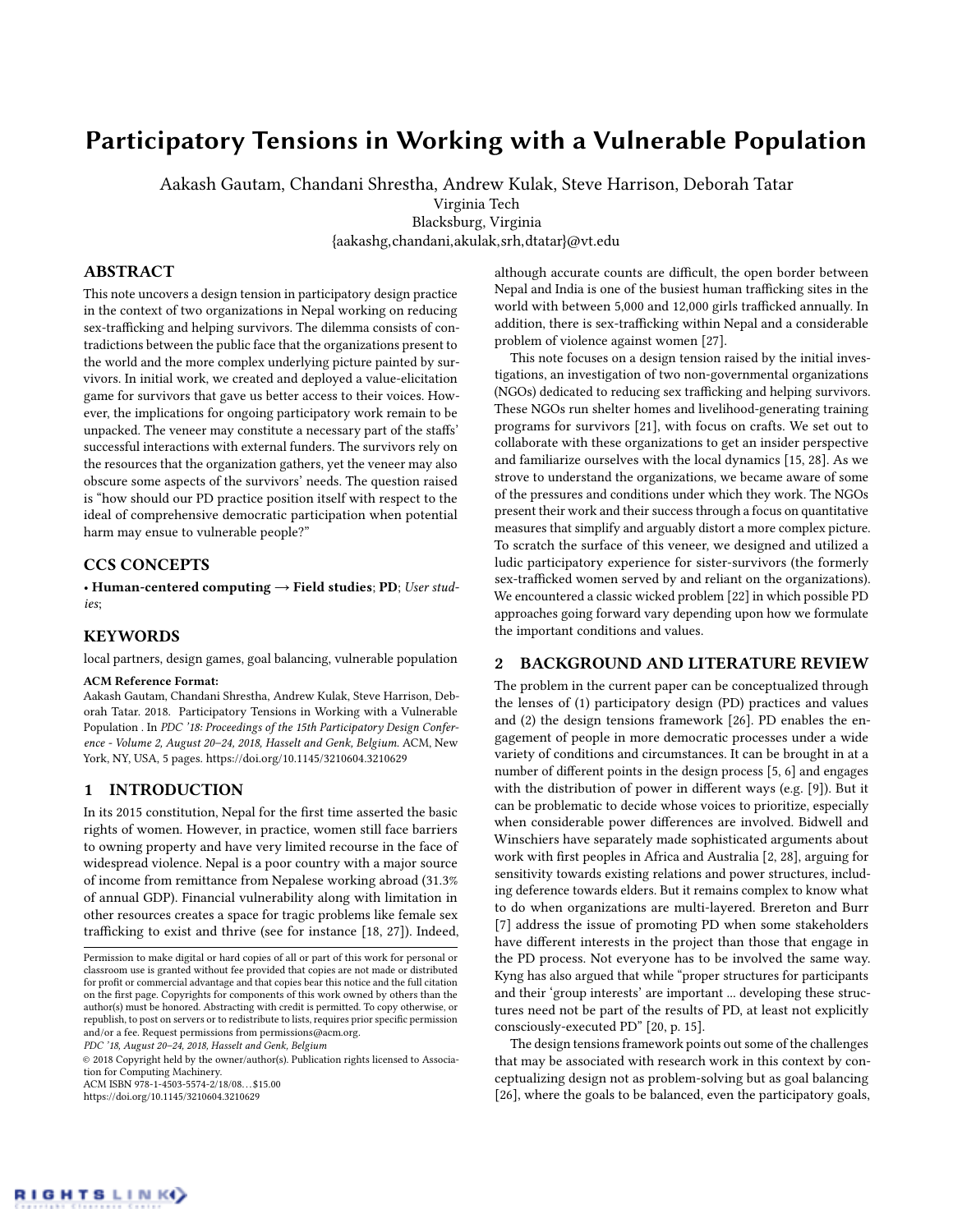maybe incommensurate. Design tensions draw explicit attention to the need for elaborated and articulated reflection on potential design action when conflicts are inherent and conditions for explicit joint discussion with all stakeholders may not be obtainable or even desirable. Our initial impetus was to focus on the sister-survivors; however, to gain access we needed the organizations and these turned out to be an on-going context.

## 3 METHODOLOGY

This study integrates initial ethnographic work with a value-eliciting activity for the sister-survivors. The value-elicitation activity was a component of the PD. Additionally, the intention was and is to arrive at a PD approach to future interventions. The ethnographic study was begun to get a holistic view of the NGOs' operations and understand the staff members' perspectives. After several months of email correspondence, phone, and Skype calls, during four weeks, the first author visited offices of two organizations, interviewed 10 staff members, observed three key players at work through shadowing, conducted supervised group discussions with nine sex-trafficking survivors living in rehabilitation homes, and finally engaged in the value-eliciting activity with five survivors at one home. All sister-survivors were females between the ages of 18 and 23. Staff members ranged from the founder of the organization, the director, the program officer, and the rehabilitation-home warden. All work was conducted in Nepali, the primary language of the interviewees and first language of the ethnographer. Interviews and group discussions were audio-recorded, transcribed, and partially translated into English. Field notes were taken throughout.

# 3.1 The Local Partners

Both organizations shared the aims of preventing and rescuing sextrafficked women. Both provided rehabilitation homes with training in crafts and support for independent living. Both organizations have existed for more than 15 years, and employ more than 100 staff members. In one, staff members "at program officer levels or above" (P3) were professionals who generally had formal education at the master's level in business or social sciences. Henceforth, we call this organization Professional Organization (PO). Importantly, the staff at the highest level of the other organization included many people who are themselves sex-trafficking survivors. We call this organization Survivor Organization (SO). Although most sextrafficking survivors are semi-literate [\[27\]](#page-4-2), many but not all leading SO have gone on to obtain college and even master's degrees.

As is typical, 60.7% of SO's annual funds in 2016 were from donors. As with other NGOs, donation and aid are conditional upon quantitative measurement (see for example [\[11,](#page-4-14) [12,](#page-4-15) [23\]](#page-4-16)). Under these circumstances, other studies have found that plans and priorities could be driven by donor's interests and values [\[8\]](#page-4-17) and regulations enforced by the government [\[17\]](#page-4-18).

#### 3.2 The Sister-Survivors

Estimates of the number of sister-survivors rescued each year in Nepal range from 2,000-3,000. PO housed 250+ survivors in its shelters during the 6-month cycle that included the investigation reported here. SO housed only 32. Both organizations also help non-resident sister-survivors, especially with legal support. Sister-survivors come to these centers through various mechanisms. About half of the women in SO had been located by an NGO in India that worked with SO on repatriation. PO also reached out directly to sex workers in and around Kathmandu and attempted to stop possible traffickers at the Nepal-India border.

#### 4 INITIAL ETHNOGRAPHIC FINDINGS

Three elements of interaction with the staff stood out: forms of address, focus on quantitative measures, and criteria for success.

## 4.1 Forms of Address

On the websites, "victims" and "survivors" were both used to describe the women who were being or had been served by the organizations. Face-to-face, PO staff called these women "clients", "service-receivers" and "beneficiaries". In contrast, the staff at SO used words that translate to "younger sister" or "older sister", which are honorific and more familial terms. This variation in forms of address seemed to reflect different orientations towards the survivors.

Following Spradley's suggestions [\[25\]](#page-4-19), here we use the term "sisters-survivors" to denote these women and differentiate them from the survivors who worked at SO. We note that sister-survivors referred to staff members as "mommy", "older sister" or (for men, including the ethnographer) "sir".

#### 4.2 Focus on Quantitative Measures

One of the most striking things about our initial encounters was the extensive use of and reference to quantitative measures in both organizations. Number-laden posters adorned the buildings. Some of these implied numbers unlikely to be true in a meaningful way. In one case, the number of women reported as rescued/intercepted consisted not of sex-trafficking rescues but of the total number of cars checked and "suspicious looking" people interviewed at the border. Other numbers included people who just happened to be nearby when mass awareness announcements were made. Other critics have questioned the numbers and the lack of evidence of effectiveness (e.g. [\[19\]](#page-4-20)). However, the use of quantitative measures is canonical in NGOs of this sort [\[12,](#page-4-15) [23\]](#page-4-16).

One question became how the focus on numbers affected the sister-survivors in processes of reintegration. There was a distinct difference between the organizations that paralleled the difference in terms of address. PO displayed only numeric posters. SO also showed posters made by the sister-survivors. Correspondingly, rehabilitation was defined at PO as a process to be undertaken, of going through 5-7 months of living in the rehabilitation homes participating in training and 1-2 sessions of counseling, followed by 6 months of tracking. SO's process was described in terms that seemed somewhat more responsive to the individual needs of their smaller group; sister-survivors could stay as long as they needed.

#### 4.3 Criteria for Success

Consistent with the focus on a relatively impersonal notion of quantitative effectiveness, PO staff members used the language of opening and closing files to describe handling particular cases. One staff member talked about their criteria for successful integration of sister-survivors into society, commenting that "If we do not encounter any problem in six months, we close their files".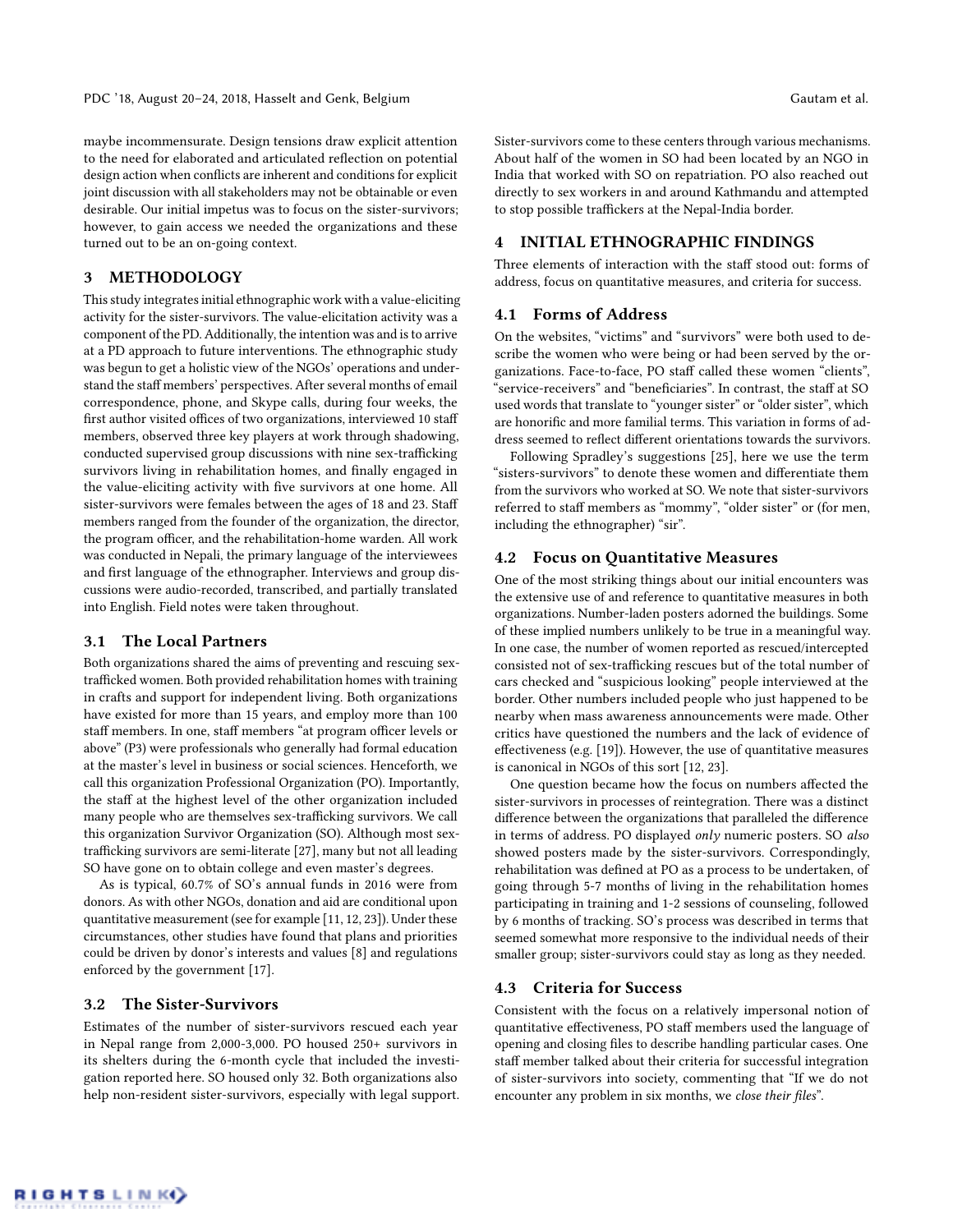Participatory Tensions in Working with a Vulnerable Population PDC '18, August 20-24, 2018, Hasselt and Genk, Belgium

"Standing on one's own feet" was a phrase frequently used by both organizations to describe success. When asked to define it, five staff members offered that the sister-survivors would find a job or start a business. Indeed, each of nine success stories shared with the ethnographer involved sister-survivors starting a business and therefore (in PO) allowing the organization to close files.

## 4.4 Hints of a More Complex Story

Two kinds of hints of more complex stories emerged during initial ethnographic work. Like Alcoff [\[1\]](#page-4-21), we encountered staff members speaking of and speaking for the sisters. More particularly, staff members would gently correct the sister-survivors, asserting, for example, that independence was their goal. We also uncovered complexity in one of the success cases reported by PO. With financial support from PO, four sister-survivors had opened a sewing and tailoring shop. After six months with "no problems", PO closed their files. Visiting that shop, a year and a half later, we found it run by a woman who was not a sister-survivor but had been allowed to take over the venue after it had been closed. It could be argued that the four sisters had been reintegrated to society; however, if true, the story raises questions about longer-term prospects for sister-survivors.

# 5 LISTENING TO THE SISTER-SURVIVORS

We used a method based on photographs with sister-survivors aimed at eliciting their voices and values. Our hope was to draw out multiple, personal interpretations which could lead to a deeper understanding of the context, corresponding to Sengers and Gaver's highest level of interpretation of probes in which users reflect on their personal and cultural values [\[24\]](#page-4-22). An initial thought was to ask them to recount their life stories. However, in group interviews, sister-survivors reported pain associated with doing this previously; one sister-survivor said, "It was hard.... while I was writing the story, having remembered incidents from the past, it hurt. I even cried. I cried not understanding why we had to revisit those old events that we had long since forgotten. At one point, I even told them that I won't write it."

Given this, we focused on their current and future lives. We utilized a ludic experience collecting and discussing photographic artifacts [\[3,](#page-4-23) [4,](#page-4-24) [10,](#page-4-25) [13,](#page-4-26) [14\]](#page-4-27). The primary goal was to elicit the women's own words in a positive context, accommodating their semi-literacy and using materials and methods that they would experience as fun. Like similar probe activities, we gave the sister-survivors a camera to create their own pictures for two days. The widespread presence of handmade posters throughout the SO buildings, consisting of cutting from papers and magazines pasted onto large sheets of paper, suggested that a similar kind of activity would be comfortable.

Two days prior to the design game session, we met with five sisters living in a shelter home. Only one had prior experience using a camera. None owned cell phones. However, all had seen someone else use Facebook to display pictures. During the session, we showed them how to use a Polaroid-style instant camera. We left the camera with the sister-survivors with the request that they take any pictures they wanted to, respecting possible danger associated with showing faces. Our adaptation of the photo-elicitation method involved handing each picture around a circle for discussion by

<span id="page-2-0"></span>

Figure 1: A sister-survivor working on a traditional woolen shawl. The text reads, "Although it looks easy, it [shawl] requires hard work. With effort, it gets easier over time"

each participant. At the end of each round, participants put the photo on a poster with a short negotiated statement. The collective production of the statement created a product that was implicitly personal and yet not individually identifiable.

## 5.1 Creating a Safe Space

The interpretation of the photos appeared to promote gossip, personal and work-related issues, aspirations, and expressing personal and organizational values. One participant, S12, was initially shy. However, during the third round of the game, her neighbor whispered statements to her that she then uttered. Subsequently, S12 became an active participant, pulling photos before the facilitator could and playful teasing other participants. The playful elements and the unfamiliar approach appeared to help reduce staff member's concerns. Indeed, after the first round of the game, the staff member walked away from the room and came back only at the end of the session.

#### 5.2 Emergent Themes

Many of the photographs concerned the crafts that the participants were making. Two primary themes emerged from this interaction: the difficulty of the crafting work and women's longing for a family or at least sociality.

5.2.1 Difficulty of Work. Several sister-survivors talked about the difficulty of learning crafting and the perseverance required to continue in the program. Describing work with needles to make necklaces, S13 commented, "I worked on Pote (Nepalese glass bead necklace) at the beginning and I stabbed my fingers with needles multiple times. It was hard." But she ended the comment on a more upbeat note, "Once you have learned it, it is fairly easy. We can do it working from home and could even start a business." Similar thoughts were expressed by S14, who said it took her two months time to learn the craft of making woolen shawls. She said she wanted to quit many times, but she put her "hand and mind" in a focused effort and learned slowly. S12 added, "I also didn't know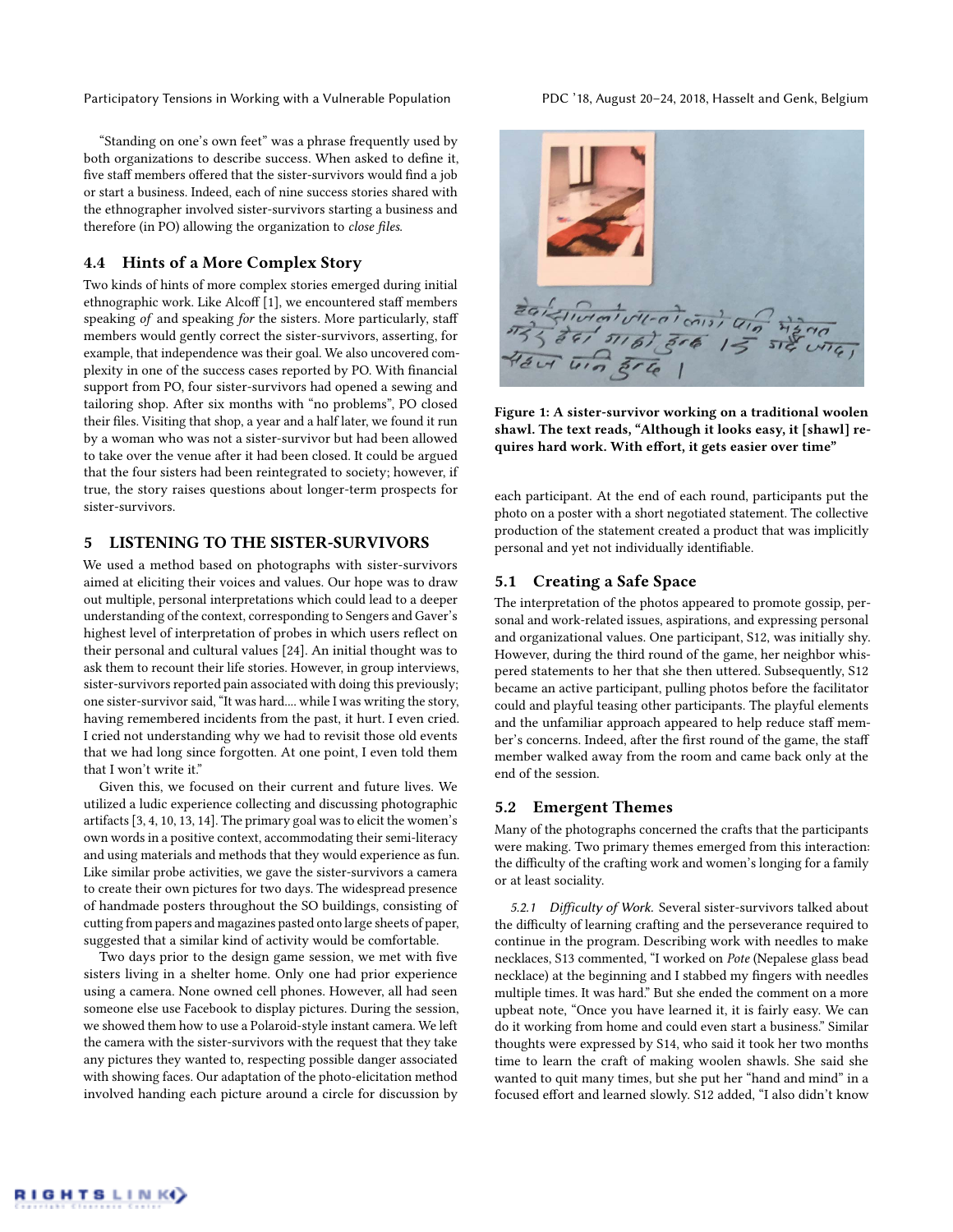PDC '18, August 20–24, 2018, Hasselt and Genk, Belgium Gautam et al.

<span id="page-3-0"></span>

Figure 2: Sisters sitting together and spinning wool. The translated text reads "For Nepali women, in cases of unemployment, this could be an employment opportunity"

how to do it at first. My hands used to shiver. As time went by it became easier."

During the time of the study, S12 and S13 along with S15 and S16 worked together to create "hundreds of shawls" for the organization. This was tied to a kind of pragmatic discourse about future possibilities. S16 mentioned working on handicrafts as a way to augment income and make use of non-working hours: "Both [job and working at home] are important. During weekend and holidays, you could work on these [spin yarn] to learn skills as well as generate additional income."

When talking about the benefits of working on handicrafts, S14 revealed a personalized view of independence when she said, "You don't need electricity, battery, or power to use this. You don't need help from the internet. You need nothing extra for this. You could relax, talk and work instead of wasting time. If you could manage your time like this, it [spinning wool] could improve your life." This resembled but was not identical to the more institutional view reflected in the staffs' idea of "starting a business."

Mutual support was mentioned time and again. When discussing a photo of working on Saori shawl – a Japanese crotchet shawl – a survivor, S13, talked about the help other sisters provided: "... I went to learn Saori. It was fun in the beginning when others [sisters] would put the wool for us. Later when we had to put the wool on our own, it was very hard." Similarly, another survivor mentioned supporting newcomers to encourage them to participate in creating Pote. S12 recounted an incident of shared frustration, quipping that they had "thrown the shawl from the rooftop because we both couldn't do it [design the shawl]" (see Figure [1\)](#page-2-0).

5.2.2 Family. Talk about crafting and sociality metamorphosed into mentions of family or at least family-like relationships. For instance, S13 while discussing a photo of the women spinning wool (see Figure [2\)](#page-3-0) mentioned, "... the more yarns you make, the more profitable it is for you and you can do it from home. People could also involve their brothers and sisters in the task." She elaborated this vision, mentioning that spinning wool could provide opportunities for all family members to do something productive and "You

could talk to your friends. You could be speaking while you are also engaged in work. In cold seasons, you could bask in the sun and instead of sitting idle, you could work together with friends and family to work on this." Because Nepali people use terms like "sister" and "brother" very widely, we cannot be sure precisely what relationships were meant by this comment. However, when S14 said, "I prefer to work from home. I would have children and I would drop and pick them up from school", she seemed to be expressing a wish or longing for a family that included a nuclear component. This longing for family seemed widespread despite the fact that many of these women were sold into trafficking by their family members and were shunned after being rescued. This kind of goal never arose in conversations with staff members.

## 6 DISCUSSION AND CONCLUSION

Our findings highlight subtle but important differences in the values and goals of the sister-survivors and those that have been set for them by the organizations they are dependent upon. Dilemmas abound, particularly about goal setting and strategy. A condition of our participation is that action must involve technology, which is a significant constraint to any goal that could be developed. PD generally favors enabling negotiation of values [\[16\]](#page-4-28) and thereby achieving comprehensive democratic participation, but we are concerned that prioritizing the iteratively emerging voices of sistersurvivors may put them at risk, especially if their directions require side-stepping and possibly alienating the NGOs. The circumstances of the sex trafficking survivors both underscore the on-going importance of PD and add to the list of concerns and reasons that not all aspects of all processes should be PD.

Pragmatically, we face at least three choices: we could go in with a small intervention designed to create the least disruption possible and see what happens; we could respond directly to the voices of the sister-survivors by supporting connections between them after they leave the protected living context; or we could respond to the driving theory of the NGO's by focusing on supporting crafting. All of these can be done in a way consistent with PD.

We believe that we need more data about the lives and the values of the sister-survivors in order to take design action. The larger facts of the Nepali context and the smaller findings from talking with sister-survivors must be put into a relationship with one another in crafting next steps. We know that the sister-survivors depend on the NGO's, but we do not know whether the crafts that they learn while living in protected circumstances have enduring potential. The social relations that develop while in the protected living situation may have a potential for lasting impact but may not be an adequate substitute for a sense of family.

The enduring question of all design is "How do we recognize the right thing to do?" Sometimes PD can answer this question, but that doesn't mean that it relieves us of moral responsibility. We believe that the rule that must guide our behavior is that of holding onto the ambiguities that we have uncovered while engaging in gentle explorations of conditions and behavioral directions. We argue that when a population is so vulnerable, we must live with ambiguity, prioritizing understanding the implications of our choices over our natural impatience and eagerness to take action.